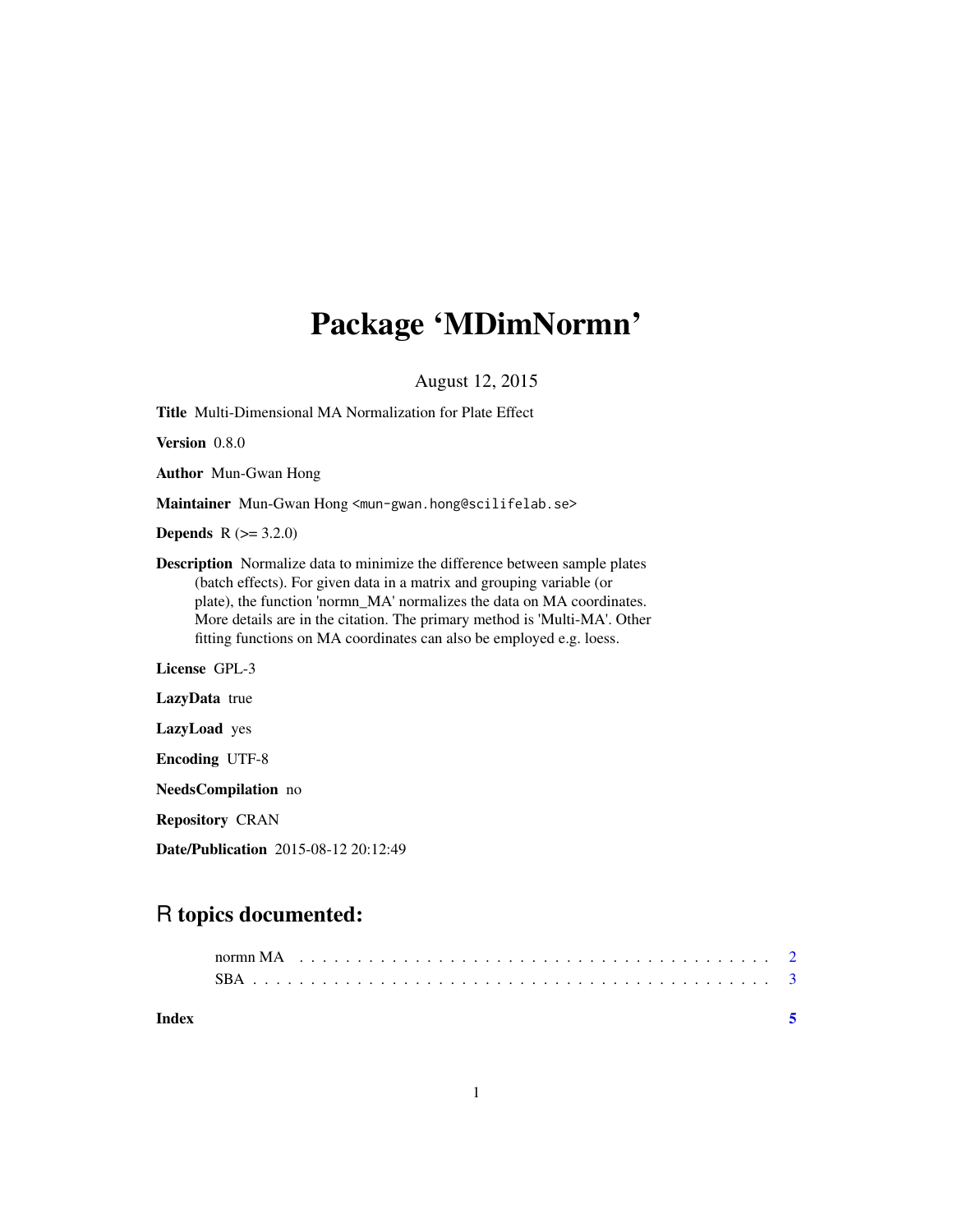<span id="page-1-0"></span>

#### Description

Normalize data to minimize the difference among the subgroups of the samples generated by experimental factor such as multiple plates (batch effects)

- the primary method is Multi-MA, but other fitting function, *f* in manuscript (e.g. loess) is available, too.

This method is based on the assumptions stated below

- 1. The geometric mean value of the samples in each subgroup (or plate) for a single target is ideally same as those from the other subgroups.
- 2. The subgroup (or plate) effects that influence those mean values for multiple observed targets are dependent on the values themselves. (intensity dependent effects)

#### Usage

```
normn_MA(mD, expGroup, represent_FUN= function(x) mean(x, na.rm= T),
       fitting_FUN= NULL, isLog= TRUE)
```
#### Arguments

| mD            | a matrix of measured values in which columns are the measured molecules and<br>rows are samples                                                                                                                                                                     |
|---------------|---------------------------------------------------------------------------------------------------------------------------------------------------------------------------------------------------------------------------------------------------------------------|
| expGroup      | a vector of experimental grouping variable such as plate. The length of code-<br>expGroup must be same as the number of rows of mD.                                                                                                                                 |
| represent_FUN | a function that computes representative values for each experimental group<br>(e.g. plate). The default is mean ignoring any NA                                                                                                                                     |
| fitting_FUN   | NULL or a function that fits to data in MA-coordinates. If it is NULL as the<br>default, 'Multi-MA' method is employed. If a function is used, two arguments<br>of $m_i$ and A are required, which are $m_i$ coordinate in $M_d$ and A coordinate,<br>respectively. |
| isLog         | TRUE or FALSE, if the normalization should be conducted after log-transformation.<br>The affinity proteomics data from suspension bead arrays is recommended to be<br>normalized using the default, is Log = TRUE.                                                  |

#### Value

The data after normalization in a matrix

#### Author(s)

Mun-Gwan Hong << mun-gwan.hong@scilifelab.se>>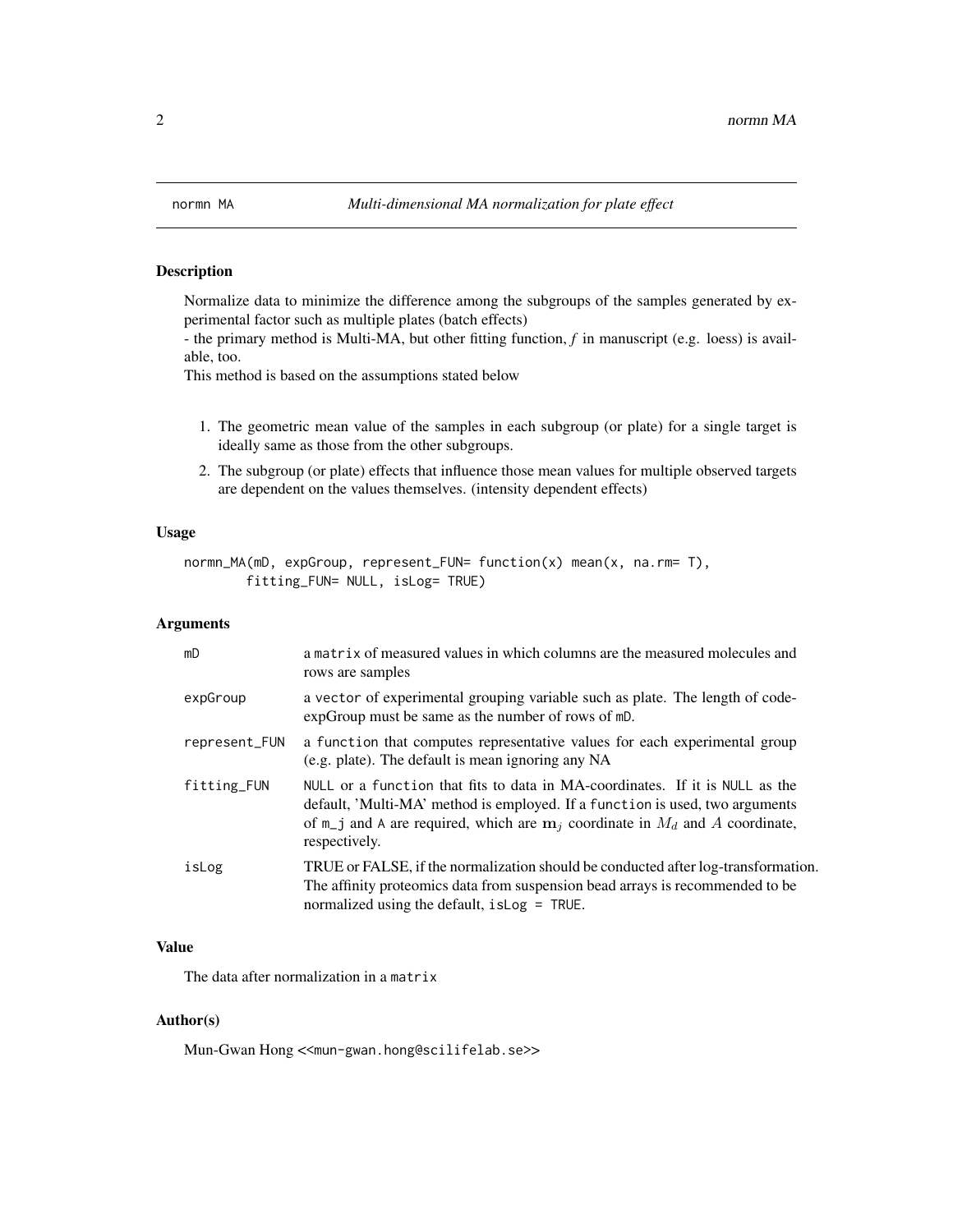#### References

Hong M-G, Lee W, Pawitan Y, Schwenk JM (201?) Multi-dimensional normalization of plate effects for multiplexed applications *unpublished*

#### Examples

```
data(sba)
B <- normn_MA(sba$X, sba$plate) # Multi-MA normalization
# MA-loess normalization
B <- normn_MA(sba$X, sba$plate, fitting_FUN= function(m_j, A) loess(m_j ~ A)$fitted)
# weighted linear regression normalization
B <- normn_MA(sba$X, sba$plate, fitting_FUN= function(m_j, A) {
beta \leq \text{lm}(m_j \sim A, weights= 1/A)$coefficients
beta[1] + beta[2] * A})
# robust linear regression normalization
if(any(search() == "package:MASS")) { # excutable only when MASS package was loaded.
B <- normn_MA(sba$X, sba$plate, fitting_FUN= function(m_j, A) {
beta <- rlm(m_j ~ A, maxit= 100)$coefficients
beta[1] + beta[2] * A})
}
```
SBA *Artificially generated data alike that of Suspension bead arrays*

#### **Description**

The data that has similarity to Suspension bead arrays data.

#### Usage

data(sba)

#### Format

A list that consists of "plate" which is a factor of plate number, "X" that contains measured values where columns are targets and rows are samples (or observations).

#### Examples

data(sba)

```
# plot to check difference of geometric mean of every target between plates
sba_gm <- by(sba$X, sba$plate, apply, 2, function(x) exp(mean(log(x))))
par(mfrow= c(2, 3))
```
<span id="page-2-0"></span> $SBA$  3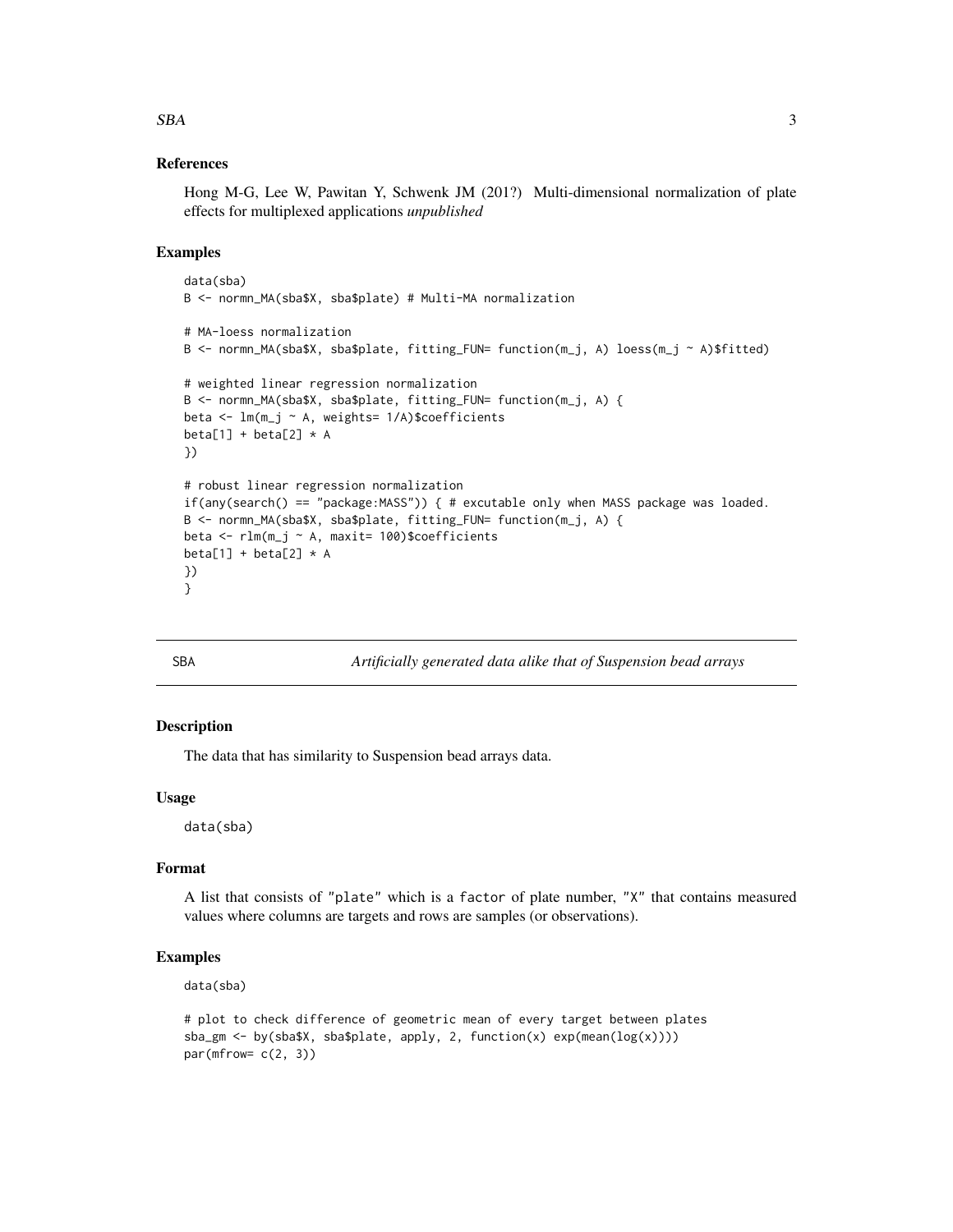```
apply(combn(4, 2), 2, function(ea) {
plot(sba_gm[[ea[1]]], sba_gm[[ea[2]]], xlab= names(sba_gm)[ea[1]],
    ylab= names(sba_gm)[ea[2]], log= "xy", asp= 1)
abline(0, 1, col= "cadetblue")
})
# show first 10 observations in plate 1 and plate 2
```
print(sba\$X[c(1:10, 97:106), 1:10])